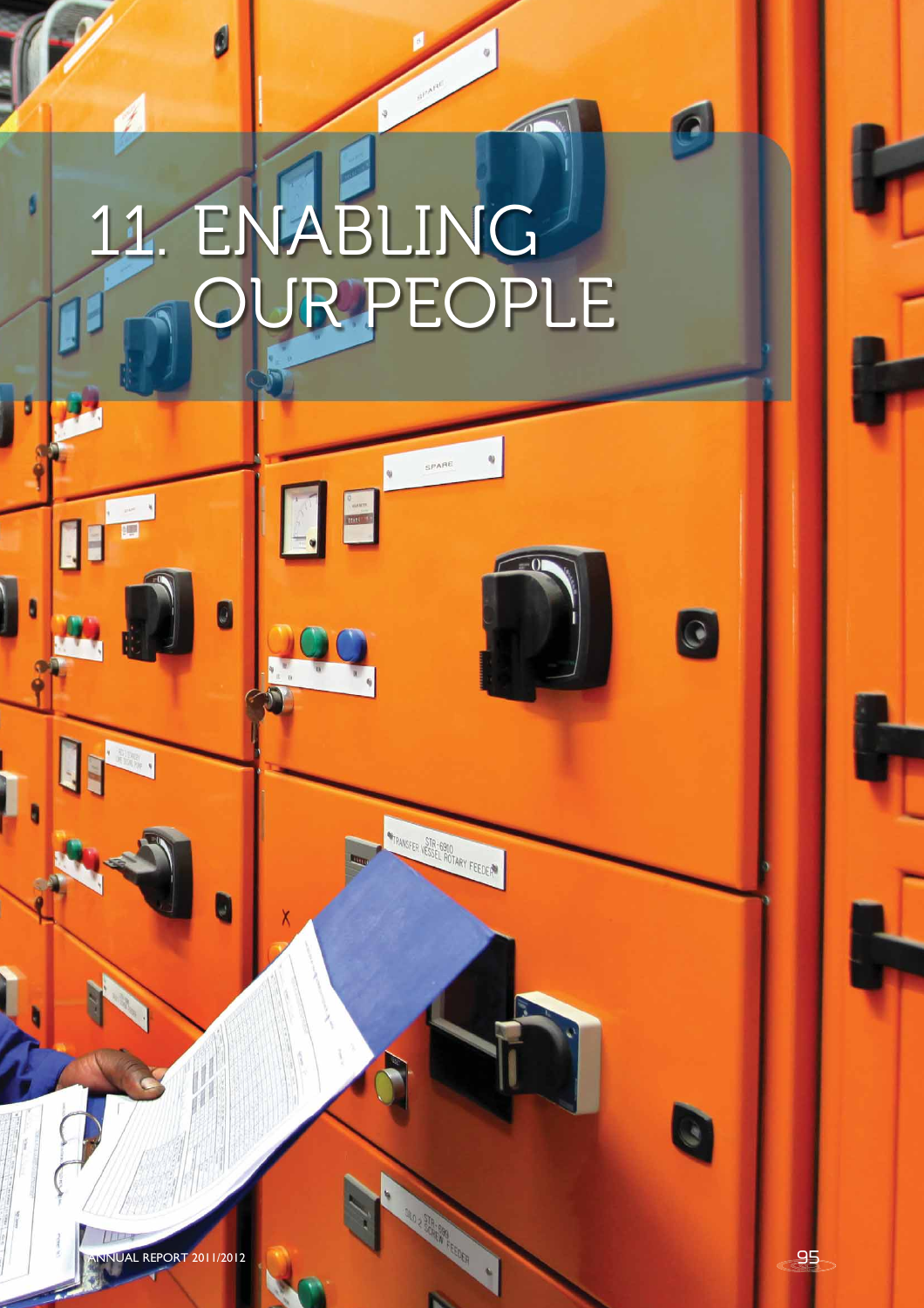# 11.1 LEADERSHIP AND EMPLOYEE DEVELOPMENT 11.1 LEADERSHIP AND EMPLOYEE DEVELOPMENT

Labour Practices and Decent Work

## Management Approach

Umgeni Water recognises the importance of its employees in the delivery of its strategic goals and objectives. The organisation has embraced the principle that its organisational goals and human resources needs are mutual, compatible and strongly inter-dependent. Umgeni Water's Human Resources policies encourage a focused, skilled workforce and good employee relations thus creating a healthy working environment.

#### Employment

96

Umgeni Water seeks to maintain a workforce that will enable it to deliver quality services to all its stakeholders. In the year under review a Five-Year Workforce Plan, aligned to the strategic objectives of the organisation, was developed and approved and will ensure current and future workforce needs are met. The priority outcomes of this Workforce Plan are:

- Attracting and retaining the right people,
- Developing a high performing workforce,
- Promoting collaboration,
- Creating a vibrant and positive workplace culture,
- Supporting Diversity through Employment Equity,
- Improving Performance, and
- Supporting a Healthy and Productive Organisation.

For 2011/2012 the workforce by employment type/category, and race and gender is shown for the parent company, in Table 11.1 and Figures 11.1 to 11.3.

# Table 11.1: Employment (parent) by type/category, race and gender for permanent employees and Board in 2011/2012.

| <b>Employment Type/Category</b>                      | Total          | Male   |     |                  |       | Female         |                |                  |       |
|------------------------------------------------------|----------------|--------|-----|------------------|-------|----------------|----------------|------------------|-------|
|                                                      |                | Indian |     | African Coloured | White | Indian         |                | African Coloured | White |
| Top Management                                       | $\overline{4}$ |        |     |                  |       |                |                |                  |       |
| Senior Management                                    | 28             | 8      | 5   | $\overline{2}$   | 4     | $\overline{4}$ | 4              |                  |       |
| Professionally qualified and experienced specialists | 117            | 22     | 30  | 4                | 17    |                | 25             | 2                | 6     |
| and mid-management                                   |                |        |     |                  |       |                |                |                  |       |
| Skilled technical and academically qualified         | 430            | 52     | 208 | 8                | 29    | 26             | 97             | 5                |       |
| workers, junior management, supervisors,             |                |        |     |                  |       |                |                |                  |       |
| foremen and superintendents                          |                |        |     |                  |       |                |                |                  |       |
| Semi-skilled and discretionary decision-making       | 150            |        | 132 |                  |       |                | $\overline{0}$ |                  |       |
| Unskilled and defined decision-making                | $\overline{2}$ |        |     |                  |       |                |                |                  |       |
| Total                                                | 731            | 84     | 377 | 15               | 51    | 44             | 138            | 8                | 4     |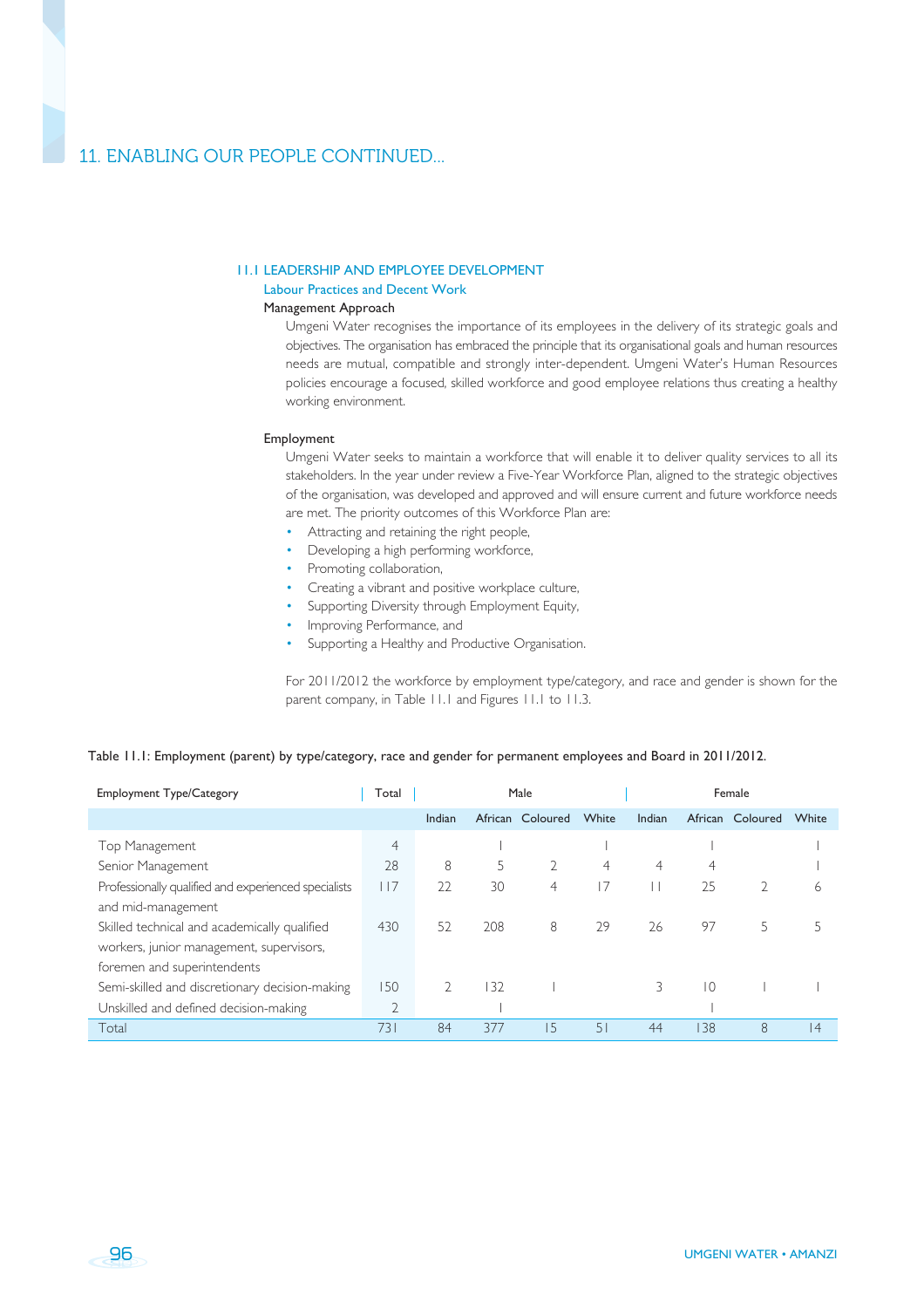# Figure 11.1: Employment status by type/category



# Figure 11.2: Employment status by gender

#### Figure 11.3: Employment status by race



All Umgeni Water's employees are based in KwaZulu-Natal. The parent establishment, comprising employees that were in the system during the period July 2011 to June 2012, included 731 permanent employees and a total of 123 contract employees, in-service trainees and graduate trainees.

All full time and fixed term contract employees are provided with the following benefits: provident fund or retirement fund, housing allowance and medical aid. All 204 female employees were entitled to maternity leave, of which fourteen (14) took maternity leave and returned to work after their leave.

# Recruitment and turnover

Recruitment and turnover numbers for 2011/2012 are shown in Table 11.2.

In 2011/2012 there were one hundred and forty eight (148) new recruits, comprising:

- Forty-nine (49) permanent employees
- Ninety-nine (99) contract employees

Most of the new engagements were in the age range of 20-40 years and across all employee types/categories.

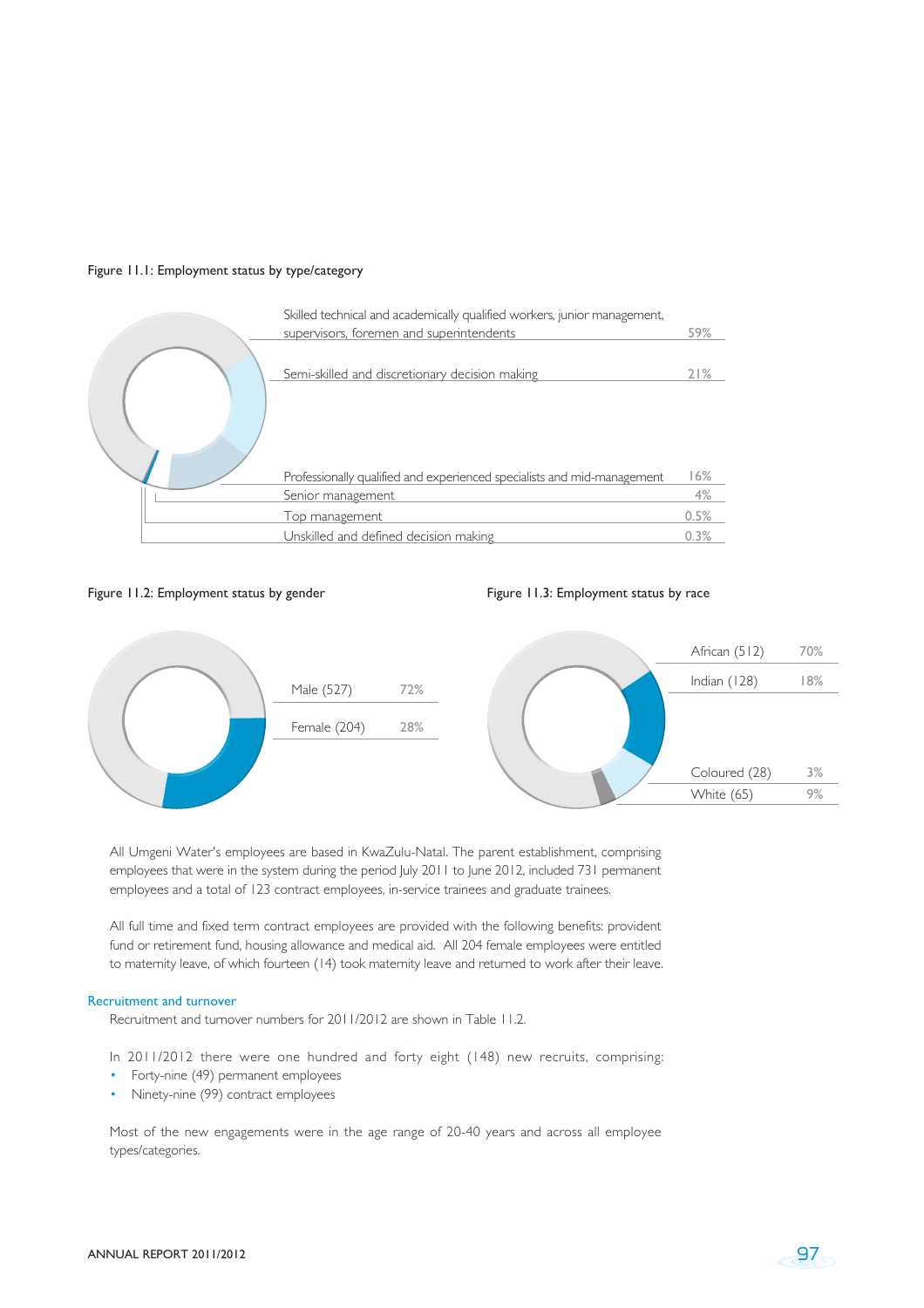In 2011/2012 the turnover was eighty-seven (87), including:

- Thirty-eight (38) resignations,
- Twenty-seven (27) completion of employment contracts,
- Nine (9) from natural deaths,
- Five (5) normal retirees.
- Four (4) dismissals, and
- Four (4) from medically boarding (disabilities).

The turnover percentage is 9% and is less than the industry benchmark of 10.3%.

#### Table 11.2: Recruitment and Turnover in 2011/2012 - showing age range, race and gender

| Age Range   | Total |                |         | Male           |                | Total          |                |         | Female         |       | Total  |
|-------------|-------|----------------|---------|----------------|----------------|----------------|----------------|---------|----------------|-------|--------|
|             |       | Asian          | African | Coloured       | White          | Male           | Asian          | African | Coloured       | White | Female |
| Recruitment |       |                |         |                |                |                |                |         |                |       |        |
| 20-30       | 60    | $\Omega$       | 29      | $\Omega$       | $\Omega$       | 29             | 8              | 21      |                |       | 31     |
| $31 - 40$   | 75    | 6              | 43      | 0              | $\Omega$       | 49             |                | 24      |                |       | 26     |
| $41 - 50$   | 13    |                | 4       |                | 6              | 2              | $\circ$        | 0       | $\circ$        |       |        |
| Total       | 148   | $\overline{7}$ | 76      |                | $\overline{0}$ | 90             | 9              | 45      |                | 3     | 58     |
| Turnover    |       |                |         |                |                |                |                |         |                |       |        |
| 20-30       | 33    | $\mathcal{O}$  | 2       | 0              |                | 3              | $\overline{2}$ | 18      | 0              | 0     | 20     |
| $31 - 40$   | 18    | $\Omega$       | 9       | $\Omega$       | $\overline{2}$ |                | $\Omega$       | 5       | $\overline{2}$ |       |        |
| $41 - 50$   | 12    |                | 5       | $\Omega$       | $\overline{2}$ | 8              | $\Omega$       | 2       | 2              |       |        |
| $51 - 60$   | 3     |                | 10      | $\Omega$       |                | $\overline{2}$ | $\Omega$       |         | $\Omega$       |       |        |
| $61 - 70$   |       |                | 6       |                |                | 9              |                | 0       |                |       |        |
| Total       | 87    | 3              | 42      | $\overline{O}$ | 8              | 53             | 3              | 26      | $\overline{4}$ |       | 34     |

#### Figure 11.4: Disabling injury frequency rate



#### Labour/Management Relations

Umgeni Water has aligned all its policies to ensure these are, at minimum, compliant with all relevant legislation, such that the rights and well-being of its employees can be safe-guarded and protected.

Umgeni Water has a Collective Agreement with its union, NEHAWU, and sixty-six per cent (66%) of the total workforce are members of the union of which fifty-six per cent (56%) are within the collective bargaining unit. Umgeni Water and the union met at least quarterly in 2011/2012, excluding special meetings that were needed. Notwithstanding a collective agreement, Umgeni Water is committed to information sharing and to always giving reasonable notification to organised labour regarding any significant operational changes that may affect employees directly or indirectly. During the year, management actively engaged labour regarding concerns raised and sought to achieve resolution of issues without any stand-offs or disputes being formally submitted to external dispute resolution agencies.

# Occupational Health and Safety

Umgeni Water has established joint management-worker health and safety committees throughout its operations in order to strengthen its health and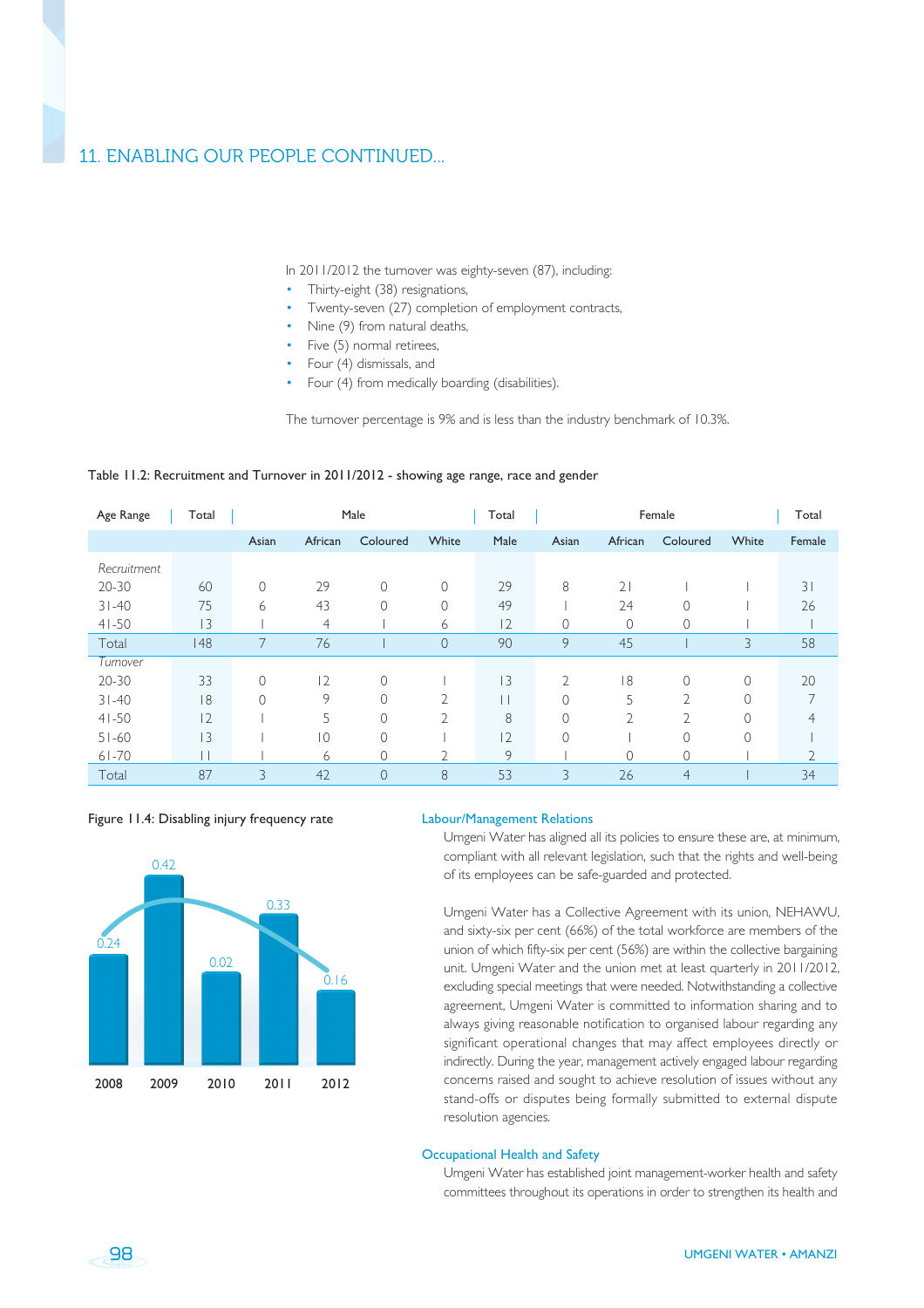safety programmes. Membership of its committees includes union shop stewards. The committees meet on a monthly basis and discuss pertinent occupational health and safety issues, report any incidents and deviations and identify actions for further investigation, as may be needed. The organisation collects, analyses and assesses key statistics relating to occupational diseases, rates of injuries, lost days and absenteeism, amongst others. Figure 11.4 shows the disabling injury frequency rate trend.

Umgeni Water's health and safety representatives have significant knowledge and expertise and are actively involved in health and safety in the workplace. The occupational health programmes, which are aligned to the Occupational Health and Safety Act and standards, assist employees in the following areas:

- Provision of health education.
- Provision of guidance and counselling.
- Management of employee assistance programme.
- Primary health care including minor ailments treatment and referrals where necessary.
- Workplace observation and intervention if circumstances become hazardous to health. Medical Surveillance Programmes are conducted annually to screen employees exposed to hazardous environments.

#### Skills Development

Staff skills development remains essential at Umgeni Water to enable staff to excel in their individual and organisational roles and functions and deliver on the organisation's strategy. Umgeni Water annually develops and submits a Workplace Skills Plan to EWSETA, which identifies the skills needs of the organisation. Skills training and development is effectively being achieved through the following avenues, amongst others:

- Training and development.
- Learnerships and apprenticeship.
- Bursary programme.
- Graduate trainee programme and Internships.
- Assisted education.

# Training and Development

- Table 11.3 shows the average hours of training per employee, by gender and by employee category.
- All categories of employees were exposed to training.
- Training is equitable between male and female (as per the existing complement).
- In 2011/2012, over 9,016 hours were spent in training and development for 571 employees.

#### Table 11.3 Training Hours by occupational level, gender and per employee in 2011/2012.

| Occupational Levels                             | <b>Total Employees</b> | <b>Total Female</b> | <b>Total Male</b> | <b>Training Hours</b><br>per Employee | <b>Total Hour</b><br>per category |
|-------------------------------------------------|------------------------|---------------------|-------------------|---------------------------------------|-----------------------------------|
|                                                 |                        |                     |                   |                                       |                                   |
| Top Management.                                 | 2                      |                     |                   | 8                                     | 16                                |
| Senior Management                               | 4                      | 5                   | 9                 | 15                                    | 210                               |
| Professionally Qualified and Experienced        | 76                     |                     | 55                | 24                                    | 1,824                             |
| Specialists and Mid-Management.                 |                        |                     |                   |                                       |                                   |
| Skilled Technical and Academically Qualified    | 398                    | 84                  | 314               | 15                                    | 5.970                             |
| Workers, Junior Management, Supervisors,        |                        |                     |                   |                                       |                                   |
| Foreman and Superintendents.                    |                        |                     |                   |                                       |                                   |
| Semi-Skilled and Discretionary Decision Making. | 57                     | 9                   | 48                | 2                                     | 684                               |
| Unskilled and Defined Decision Making.          | 4                      |                     | 4                 | 8                                     | 32                                |
| Non-Permanent.                                  | 20                     |                     | 3                 | 4                                     | 280                               |
| <b>Grand Total</b>                              | 571                    | 128                 | 443               |                                       | 9.016                             |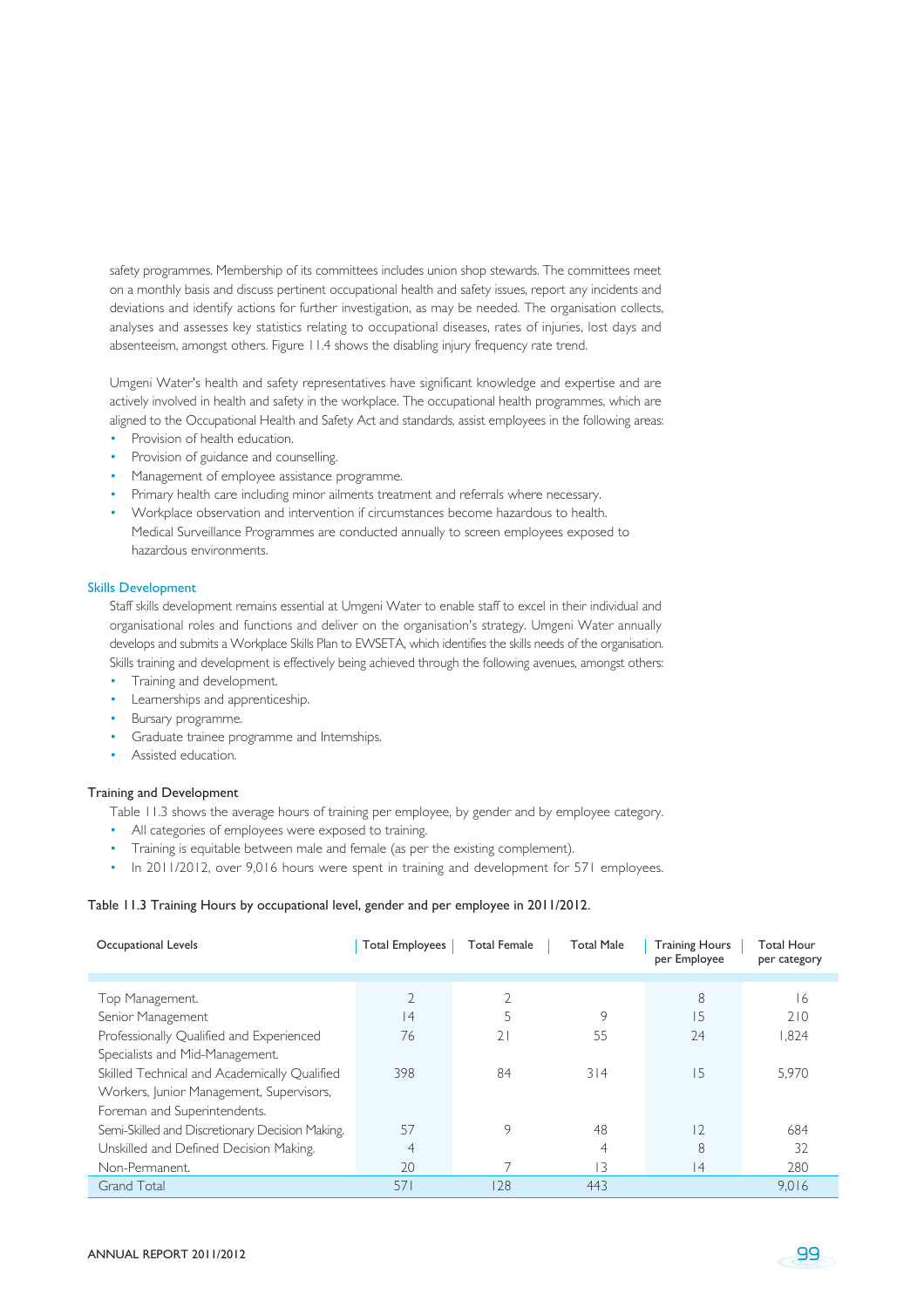#### Learnerships and Apprenticeships

Umgeni Water has a pool of forty eight (48) learners in its Learnerships and Apprenticeships programme, all of which are scheduled to complete their level 4 (final level) of the programme and undergo trade tests - in Mechanical Engineering, Electrical engineering and Instruments - by June 2013.

#### Bursary and Graduate Programme

Umgeni Water has offered bursaries to ten (10) students for tertiary enrolment in the fields of Civil Engineering, Mechanical Engineering and in Finance. During the year, three (3) students completed their studies in Civil Engineering on schedule and are currently enrolled as Graduate Engineers.

#### Assisted Education

Fifty (50) employees are on the Umgeni Water assisted education programme of which 62% are enrolled in programmes that are directly targeting critical and scarce skills for the organisation.

#### Graduate and In-service Trainees

Seven (7) graduates are enrolled in engineering, science and other required professional fields in the organisation. Umgeni Water's graduate trainee programme is a two-year mentorship programme aligned to guidelines provided by professional registration bodies, such as, South African Council for Natural Scientific Professions in the case of scientists.

Eleven (11) students from the Institute of Higher Learning were recruited into the Work Integrated Learning Programme, which is a one-year mentorship programme that provides continuous integrated theoretical and practical learning experience. The students are exposed to learning in Laboratory / Analytical methods and Process Control. Students trained by Umgeni Water are generally successful in gaining employment within Umgeni Water or elsewhere in the sector after completing their development programmes.

Umgeni Water has committed to a mentorship programme where it trains civil and chemical engineers, engineering technologists and technicians in accordance with the Engineering Council of South Africa (ECSA) guidelines for professional training. At the end of the reporting period the organisation had a total of ten (10) engineers in the programme.

During the year under review, Umgeni Water partnered with National Treasury in training and developing graduate engineers, technologists, process controllers and technicians with specific emphasis on meeting the skills shortages in the municipalities in KwaZulu-Natal and OR Tambo District Municipality in Eastern Cape. As part of this programme, thirty eight (38) trainees were enrolled for a period of five years.

#### Pre-retirement training

Employees from age fifty five (55) to sixty five (65) were exposed to pre-retirement training and counselling. This is undertaken annually, aligned to the expected number of retirees and assists employees with managing their retirement benefits.

#### Key Memberships and Associations

Organisational and employee memberships are shown in Table 11.4. These straddle governance, strategy and risk, water, science and engineering, natural resources and social impact management, business, finance and accounting, standards, occupational health and safety, amongst others. These help ensure the organisation keeps abreast in its core fields, participates in sector knowledge sharing and retains and enhances its core and distinctive competencies.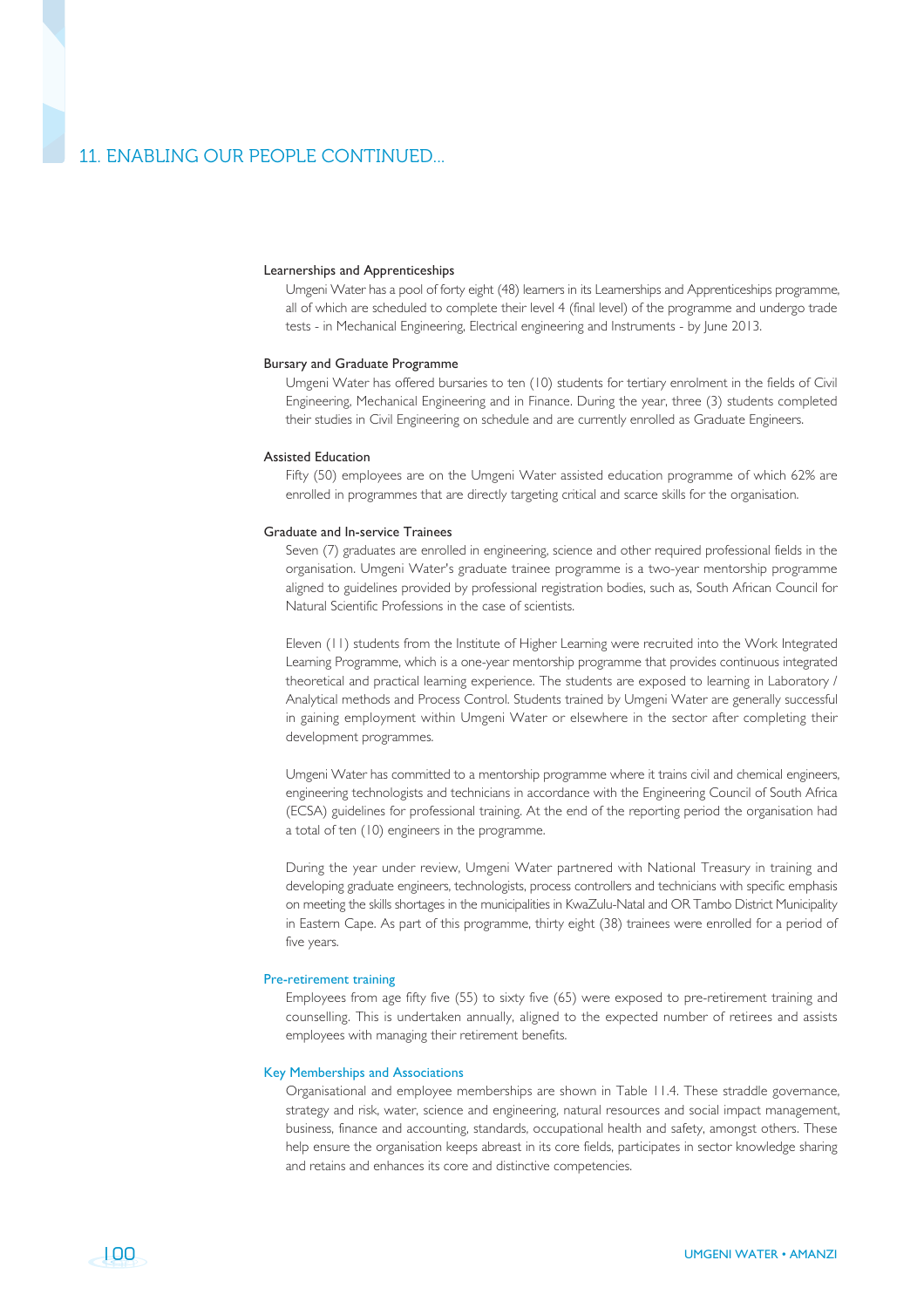# Table 11.4: Key Membership and Associations

| Category                                                                                    | <b>Total Female</b>                                                                                                                                                                                                                                                                                                                                                                                                         |
|---------------------------------------------------------------------------------------------|-----------------------------------------------------------------------------------------------------------------------------------------------------------------------------------------------------------------------------------------------------------------------------------------------------------------------------------------------------------------------------------------------------------------------------|
| Governance, Strategy and Risk                                                               | Institute of Directors in Southern Africa (IoDSA)<br>Institute for Futures Research (IFR)<br>Institute of Risk Management South Africa (IRMSA)<br>Ethics Institute of South Africa (EthicsSA)                                                                                                                                                                                                                               |
| Financial and Business                                                                      | South African Institute of Chartered Accountants (SAICA)<br>Association of Corporate Treasurers of Southern Africa (ACTSA)<br>National Business Initiative (NBI)<br>Durban Chamber of Commerce and Industry<br>Pietermaritzburg Chamber of Business (PCB)                                                                                                                                                                   |
| Product Quality, Infrastructure Stability,<br>Research, Innovation, Science and Technology  | Water Institute of Southern Africa (WISA)<br>Engineering Council of South Africa (ECSA)<br>South African Institute of Civil Engineers (SAICE)<br>construction industry development board (cibd)<br>South African Institute of Chemical Engineers (SAIChE)<br>American Water Works Association (AWWA)<br>International Water Association (IWA)<br>Project Management Institute<br>Umgeni Water UKZN Chair in Water Resources |
| Community and Environmental Sustainability,<br>Science and Technology                       | International Association for Impact Assessment (IAIAsa)<br>South African Council for Natural Scientific Professions (SACNASP)<br>Institute of Waste Management                                                                                                                                                                                                                                                             |
| Employee and Leadership Development,<br>Operational Resiliency, Operational<br>Optimisation | South African National Standards Association (SABS)<br>South African Institute of Draughting<br>Institute of Safety Management<br>Fire Protection Association of South Africa<br>Electrical Contractors' Association<br>NACE International<br>South African Right of Way Association (SARWA)<br>South African Council for Professional and Technical Surveyors<br>(PLATO)                                                   |

# Performance, Alignment to Strategy and Remuneration

Umgeni Water implements a three-component performance management system which ensures that all employees have conceptual knowledge and understanding of the role and purpose of their jobs in relation to the organisation's strategy, whilst having an explicit understanding of their own performance objectives and targets.

In this regard, each year following review of the organisational strategy, key performance indicators and targets, all divisions of Umgeni Water develop divisional plans, indicators and targets, which are then cascaded further to individuals, who develop individual performance agreements with line management.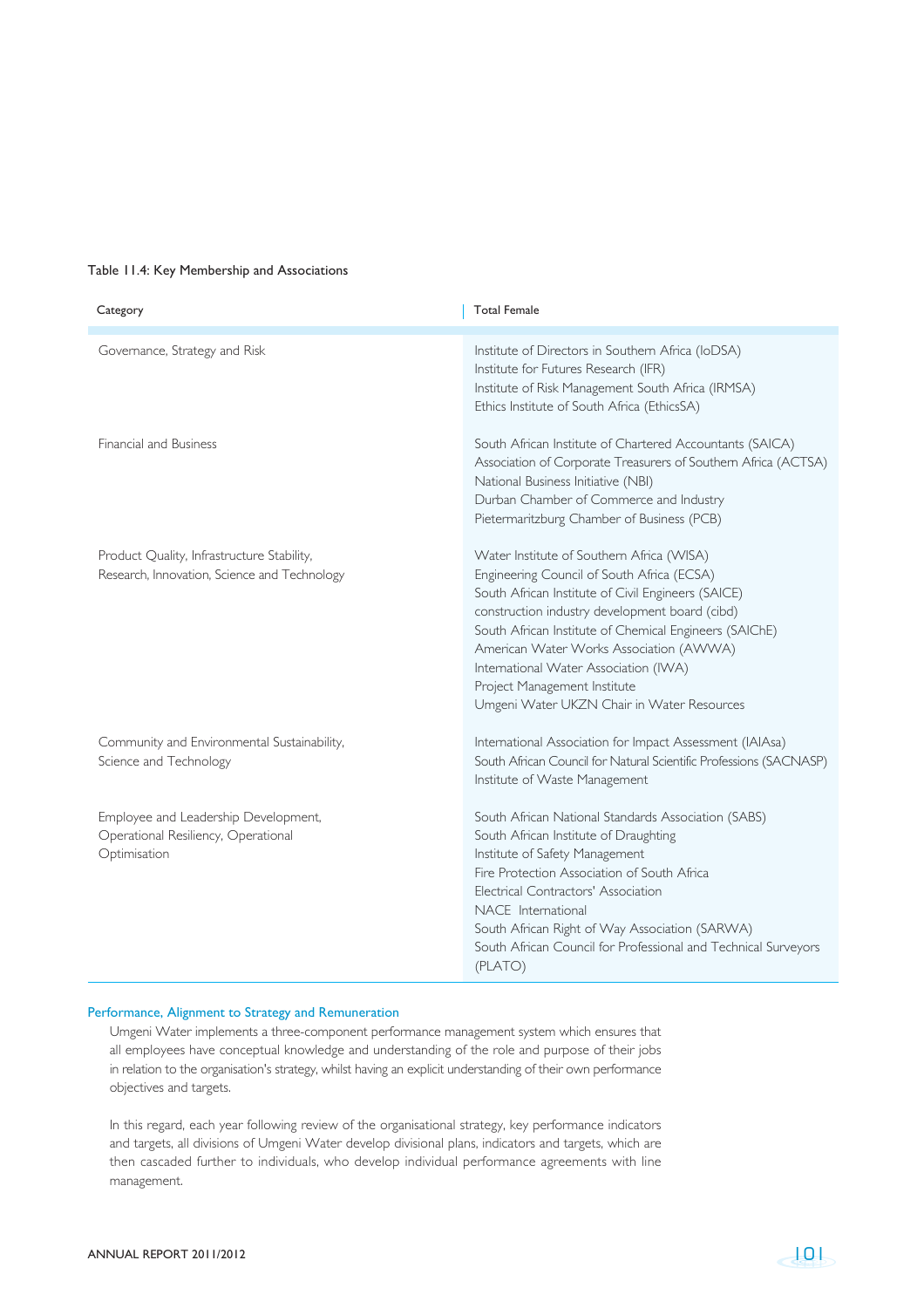The Board of Umgeni Water and Executive Management, respectively, assess organisational and divisional performances against targets on a quarterly basis, whilst formal corporate-wide employee performance assessments are undertaken twice a year. The performance management at Umgeni Water is development orientated, which is intended to cultivate effective human resources management and career development. As a result, appraisals are used to provide feedback and coaching to individual employees concerning their job performance.

Performance, which is then clearly linked to strategy, is further linked to remuneration in that performance bonuses are paid subject to all of the following requirements being met:

- The organisation's balanced scorecard targets have been substantially met as set out in the shareholder's compact,
- The divisional balance scorecard targets have been met as per divisional business plans,
- The individual performance targets have been met as per individual performance contracts, and
- The organisation can afford to pay the performance bonuses.

Through this structured performance management process, Umgeni Water ensures implementation of its strategic goals through skilled, competent, motivated and committed employees, whilst recognising and rewarding good performance.

#### Table 11.5: Ratio of remuneration of women to men by occupational category in 2011/2012

| Occupational category                                                    | 2011/2012 | 2010/2011 |
|--------------------------------------------------------------------------|-----------|-----------|
|                                                                          |           |           |
| Top management                                                           |           | 0.7       |
| Senior management                                                        | L.O       | 0.9       |
| Professionally qualified and experienced specialists and mid-management  | l.O       | 0.9       |
| Skilled technical and academically qualified workers, junior management, | 0.9       | 0.9       |
| supervisors, foremen, and superintendents                                |           |           |
| Semi-skilled and discretionary decision making                           | 0.9       |           |

#### Diversity and Equal Opportunity

Umgeni Water's workforce by employment type/category, race and gender is shown in Table 11.1 and Figures 11.1-11.3. The organisation annually submits an Employment Equity Plan to the Department of Labour and prepares quarterly equity reports to track the status of its workforce diversity against its plan.

#### Human rights

 $-102$ 

#### Investment and procurement practices

Umgeni Water has committed to a system of acquisition of goods and services that is fair, equitable, transparent, competitive and cost effective and promotes the objectives of Broad-Based Black Economic Empowerment. Furthermore the organisation strives to ensure it facilitates an efficient and cost effective system of management of goods and services for its water business throughout the elements of Demand, Acquisition, Logistics and Disposal.

In the year under review, the organisation had improved its procurement systems through: continuing to improve its supplier database; continuing to reduce the number of expired contracts which posed a risk to the organisation; and through developing procurement and disposal plans aligned to legislation and the strategic objectives of the organisation.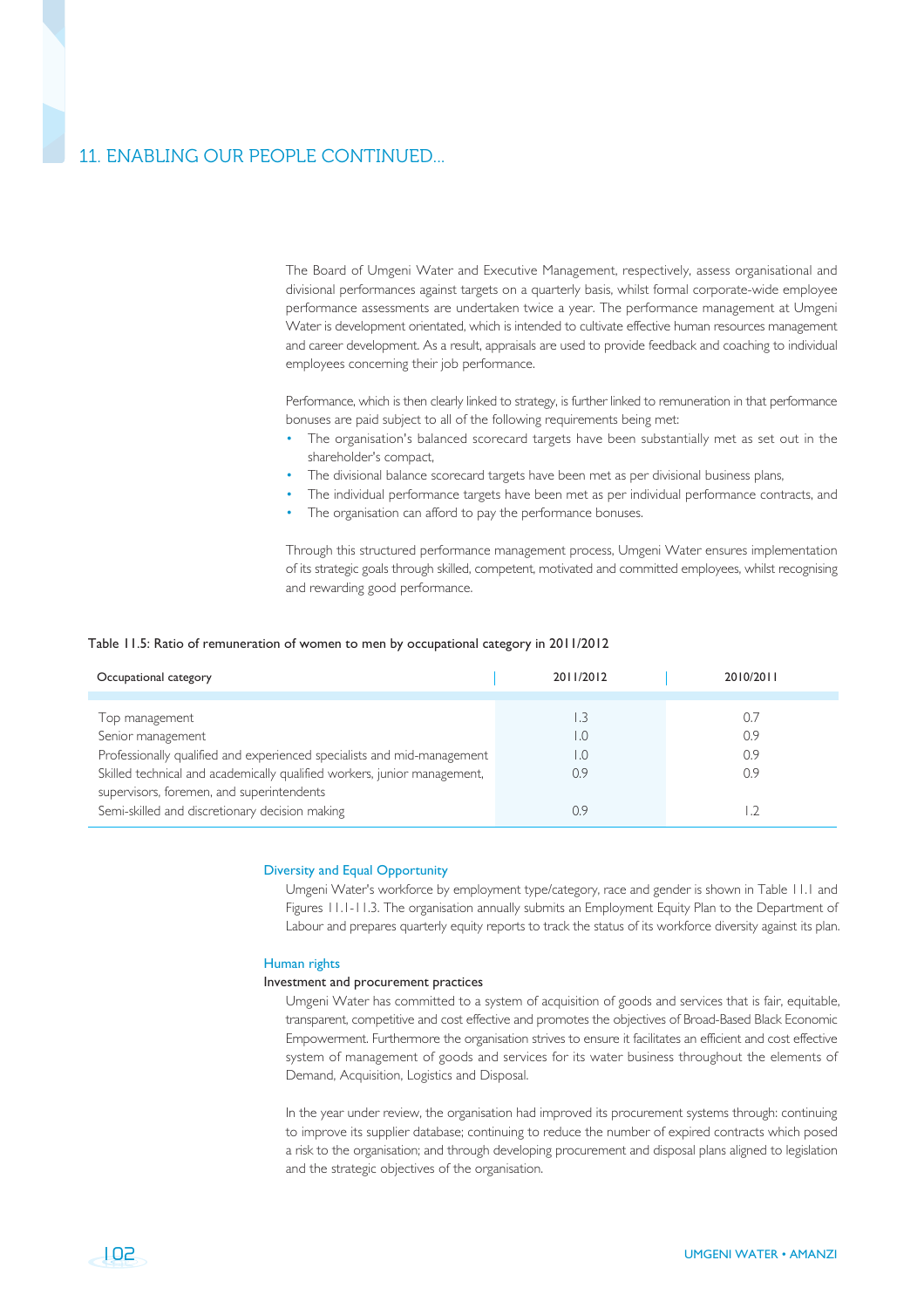In the reporting year, Umgeni Water enhanced its BBBEE Policy, which will enable more equitable procurement of goods and services from black owned entities and training on the new policy was scheduled for July 2012.

In the year under review, a total number of forty-four (44) hours of training were provided to employees on policies and procedures concerning aspects of human rights relevant to Umgeni Water's operations.

# Child and Forced Labour

Umgeni Water, as a state-owned entity, subscribes fully to National Legislation which ensures a healthy and safe work environment for its employees. The organisation's Human Resources Policies comply and are in line with the Labour Relations Act (Act No. 66 of 1995), Basic Conditions of Employment Act (Act No. 75 of 1997) and their relevant Codes of Good Practice. Umgeni Water recognises that its employees are the organisation's most valuable asset and continues to be a socially responsible organisation which does not practise child and forced labour.

#### Non-Discrimination

During the year zero incidents of discrimination were reported.

#### Indigenous rights

Umgeni Water subscribes fully to the Bill of Rights in terms of the Constitution of the Republic of South Africa (Act 108 of 1997). During the year there were zero (0) reported incidents of violation of rights of indigenous people in any aspect of the organisation's business.

# Human Rights Remediation

Zero grievances related to human rights were filed.